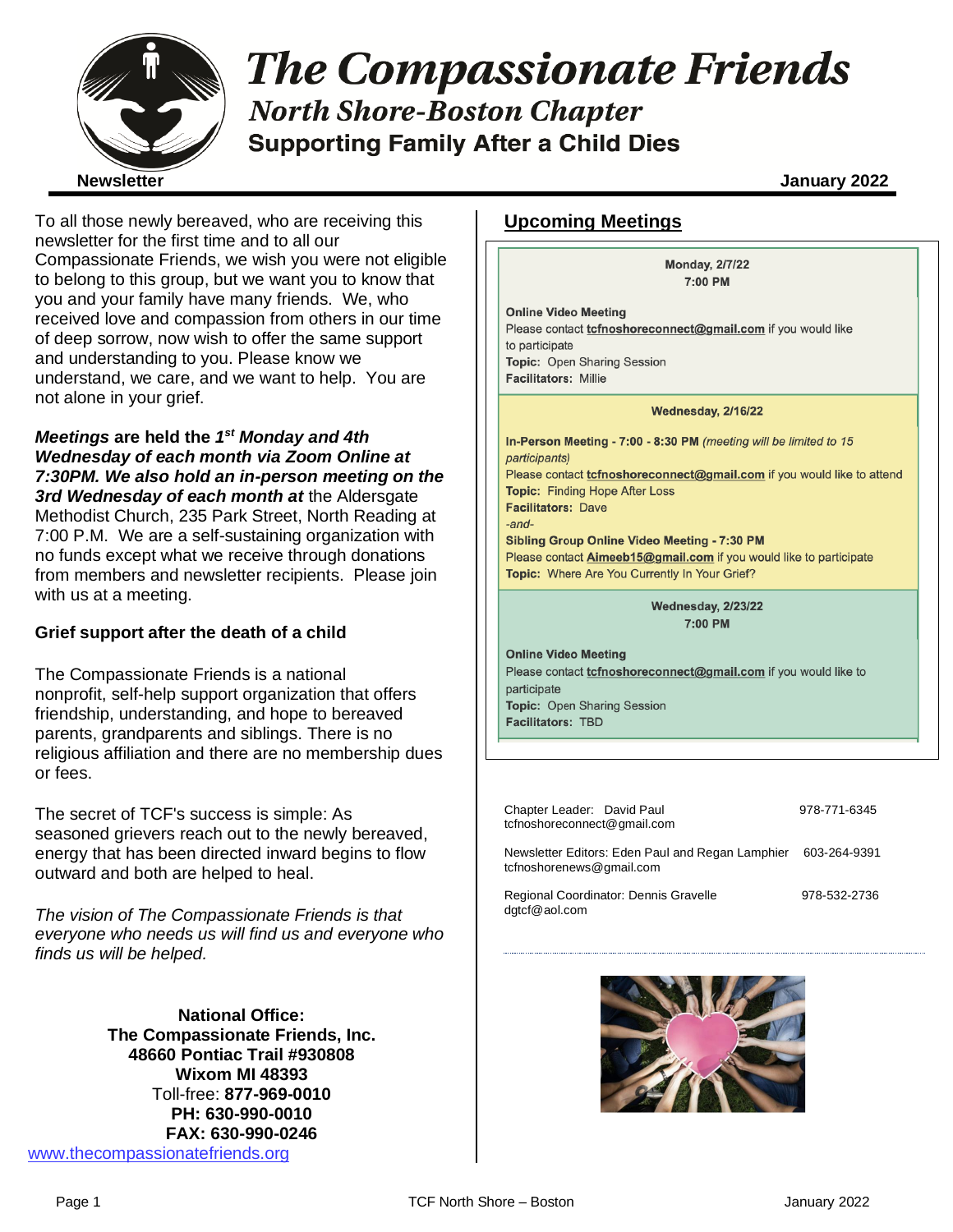**The North Shore-Boston Chapter** website is sponsored this month in loving memory of:

#### **ETHAN LAMPHIER**

Ethan,

As each new year begins we remember you and wish that you were still here with us. But that's not surprising, we do that every single day. You are so very missed, beautiful boy. We treasure every memory, every laugh and smile that we had together. Thank you for choosing us to be your family.

> We love you, Mama, Ga, and Thomas

> > *-and-*

#### **TODD MacDONALD**

Todd, the world seems empty at times without you, and we long to hear your laugh, and your many "Big Bang" moments that we will never forget. We care for your cats, and hope that Ginger has found you wherever you are. I care for your Prius and miss you in the light and laughter that you brought to our mundane daily chores. Be well, my Son, you are with us every day.

Love, Mom, Dad and Tracy

## **RESOLUTIONS FOR THE NEW YEAR**

- Try not to focus on the futuretake it one day at a time .
- Allow yourself time to cry, both alone and with your loved ones
- Don't shut out family and friends from your thoughts and feelings. Share them at these difficult times. You may all become closer for it.
- Try to be realistic about your expectations—of yourself, your spouse or partner, living children, family and friends. Each of us is an entity, therefore different. How can there be perfect understanding?
- When a good day comes, relish it. Don't feel guilty and don't be discouraged because it doesn't last. It will come again and multiply .
- Take care of your health. Even though the mind might not rest, a sick body will only compound your troubles. Drink lots of water, rest (even if you don't sleep) and exercise as you are able. Help your body heal as well as your mind.

Adapted from Mary Ehman's article, TCF Valley Forge, PA

"So it's true, when all is said and done, grief is the price we pay for love.

~ E.A. Bucchianeri

## I resolve to mourn.

That's it. That's really the only resolution I need this year.

As long as I work on mourning my grief, this year will be one of momentum and positive personal growth and healing.

> When I'm in grief, active mourning is the linchpin resolution. It makes all other goals and hopes possible. What a powerful tool mourning is.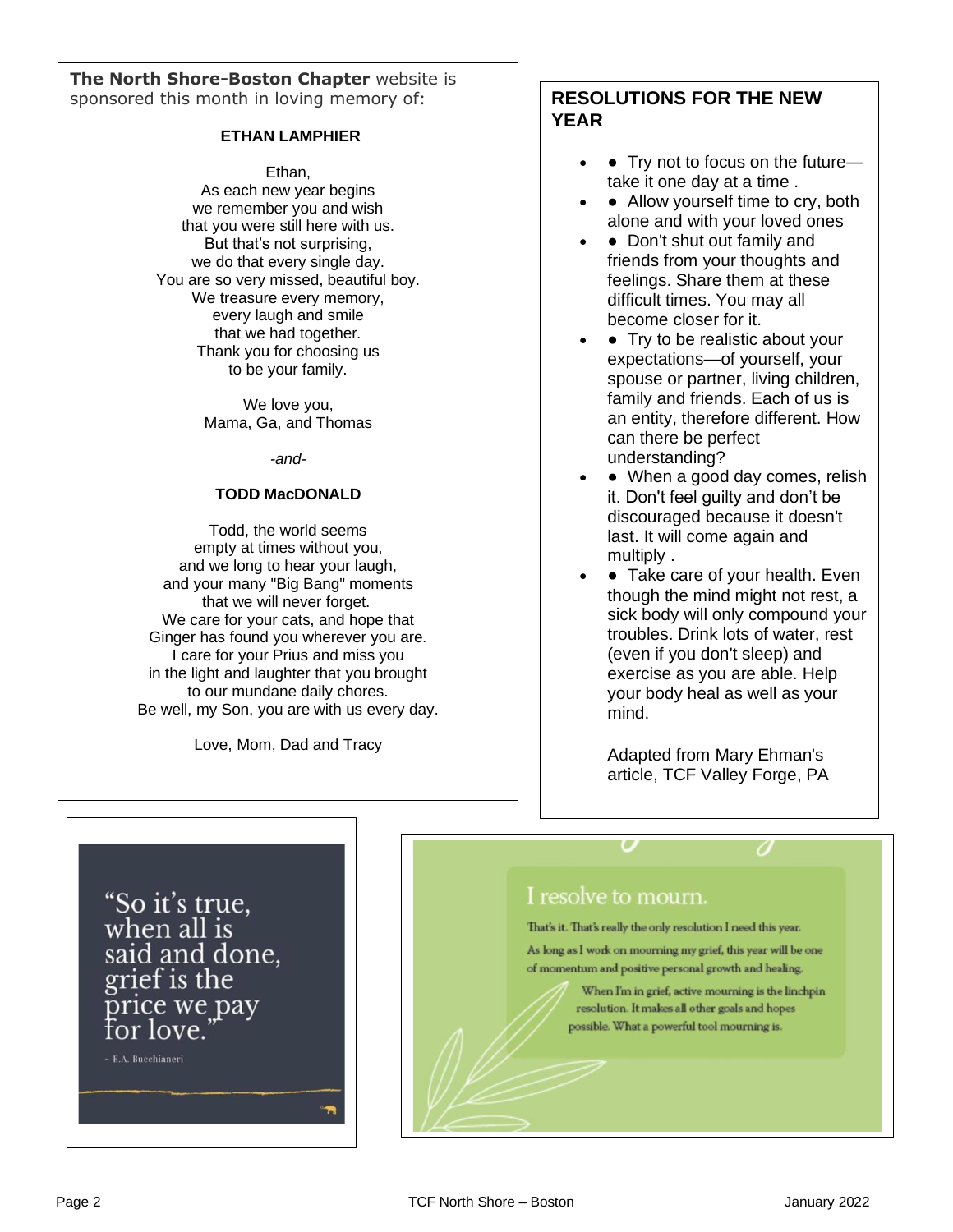**I See You, I Feel You** By Nicole Thomas

**I see your smile In the rays Of the radiant sun,**

**Your eyes In the sparkle Of the midnight stars,**

> **Your spirit In the clouds Flying in the sky,**

**And your beauty In every day's Dusk and dawn.**

**I feel your strength In the ocean's Crashing waves**

**Your passion In the drops Of the pouring rain,**

**Your soul In the breeze Of a beautiful day,**

**And your heart With every Beat of mine.**



## **In Loving Memory**



**Jessica B. Cormier September 4, 1991 ~ January 3, 2012 10 Year Memorial**

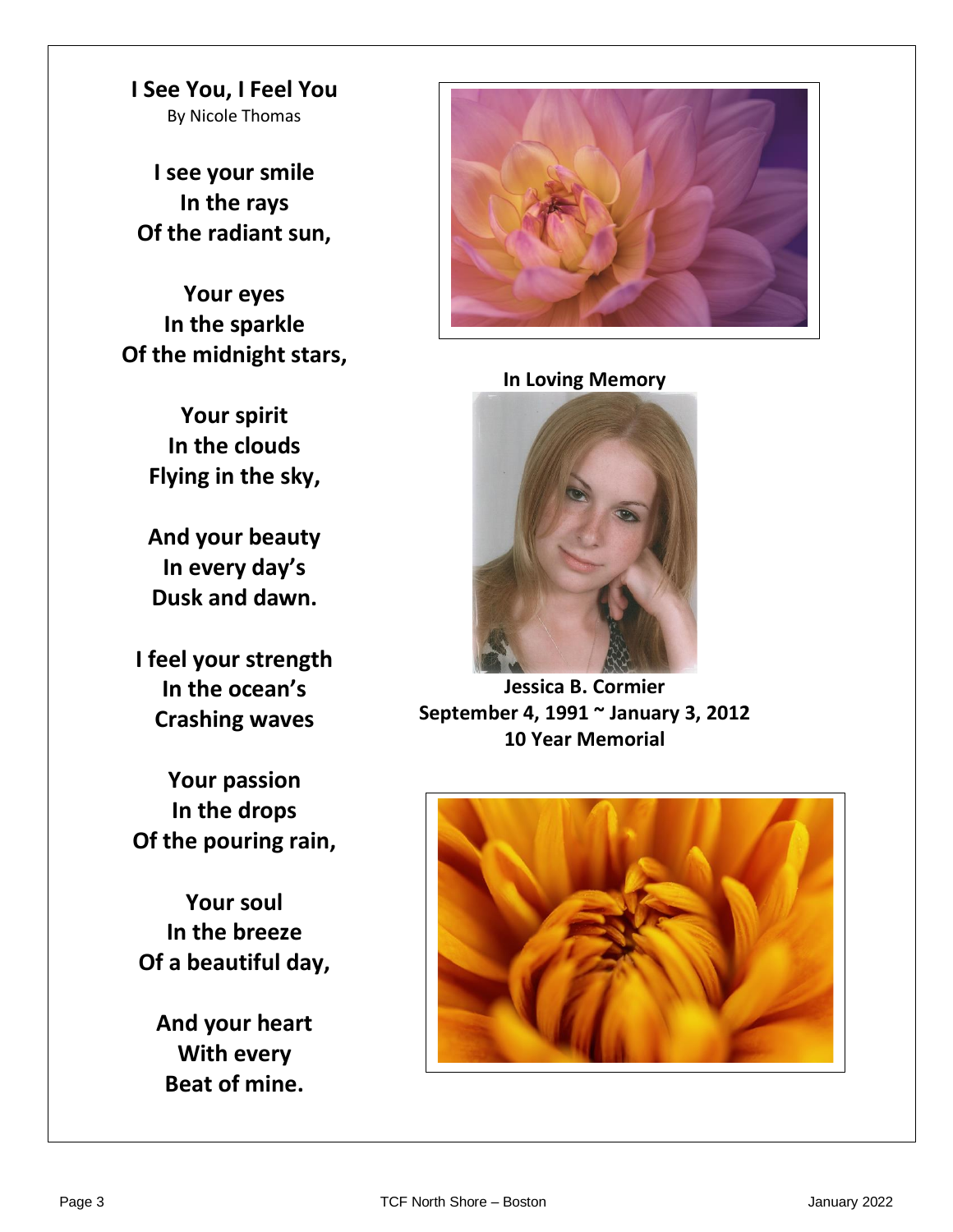## THE TROUBLE WITH CONDOLENCES By Carol Smith

 "What's the worst thing someone ever said to you?" I've gotten this question so many times in the twenty-seven years **Example 20** For the worst ding someone ever said to you? The gotten this question so many times in the twenty-seventy, relatives said exactly the wrong thing at the wrong time. Older grievers, like me, sometimes asked it in solidarity when<br>we recognized our common grief. we recognized our common grief.

 For me, the answer to that question was: "At least you had him for seven years."

When I heard "at least you had him," the translation in my head was "you're being ungrateful for the seven years you<br>had." What I heard in my head was you're not entitled to be sad because he wasn't supposed to live in the or, at the very least, you had seven years to prepare for this. When I heard "at least you had him," the translation in my head was "you're being ungrateful for the seven years you

You're never prepared.

 There were other miscues. I sometimes heard variations on this theme: "If I lost my child, it would kill me." What I  heard was, if you are still standing, your grief must not be so bad. Intrusive questions were just as hard.

 I am not alone in this. Each of us has our own horror stories. They're in a better place; you can have another baby; you're not given more than you can handle. None of these are the comfort they're intended to be. I have said all the<br>wrong things myself to others who are grieving, words Limmediately regretted flying out of my mouth  wrong things myself to others who are grieving, words I immediately regretted flying out of my mouth.

 There are reasons we say these things, even when we should know better. What happened?

**People who ask, "What happened?" are really trying to build a case for why it can't happen to them. Same with its<br>carellary "Exampting benness far a reason" If there's no reason, that's an intelerable thought. What they a**  saying is, I can't permit you to grieve because it means I might have to grieve someday too. They're afraid. I corollary: "Everything happens for a reason." If there's no reason – that's an intolerable thought. What they are really understand that. I'm afraid, too.

You're so strong.

 When people say, "You're so strong," or some other version meant as a compliment about how well you're "handling it" or how successful you've been at "moving on," they are indirectly admitting their own fear and insecurity tl<br>are not up to the task of consoling you. This makes them feel powerless in a way that also makes them feel  vulnerable. It's a weird rationale, but people reach for it. It must have happened to you because you can "handle it." it" or how successful you've been at "moving on," they are indirectly admitting their own fear and insecurity that they

I know just how your feel.

 When people say "I know just how your feel. My (fill in the blank) just died," they are also saying, I don't want this **horrible thing that happened to take you away from me. They want their own experience to cleave you to them. They** They seek comfort from you in the moment you need comfort from them. may also be sending up a subconscious flare that the news of your loss has triggered old losses for them as well.

It's gotten easier over time to stand back and be able to consider what lies behind the words people say. I no longer get the hot flash of anger when people say the "wrong" thing to me. I try to remember to be grateful people tried, no<br>mother what acts said, and to researche it tokes sources an their part to sourcemething to begin with. T  there is no one right thing to say. What's comforting to one person may not be to another. Not only that – what's comforting one day, may not be the next. matter what gets said, and to recognize it takes courage on their part to say something to begin with. The truth is,

All these years later, I don't remember the exact words people used during the acute stages of my grief, but I do<br>remember their faces and the feet they tried to comfert me when I was meet in peod.  remember their faces and the fact they tried to comfort me when I was most in need.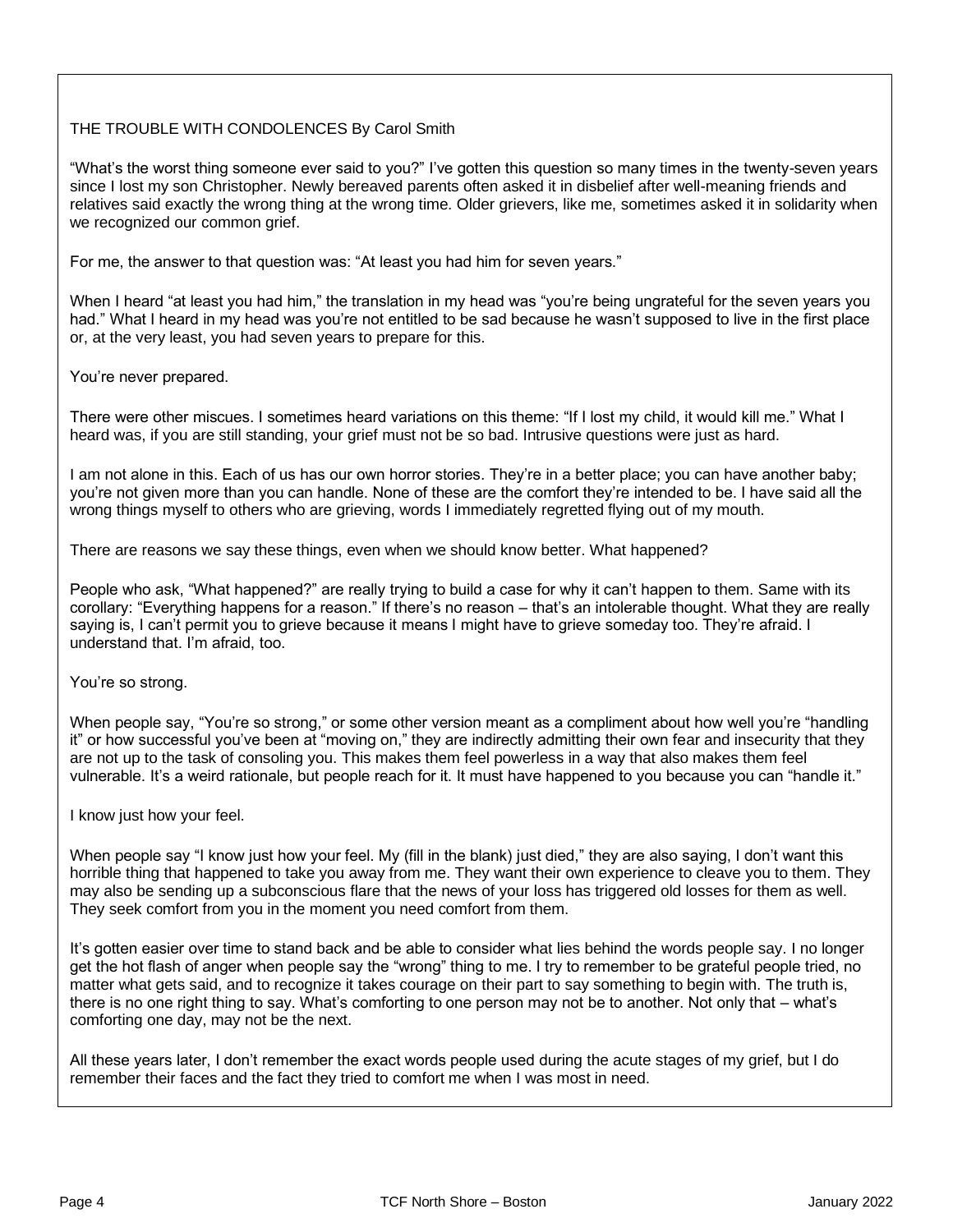## *Our Children Remembered*

**January Birthdays** 

Shane Michael Loizides son of Janet Sutcliffe sibling of Branden Loizides Todd MacDonald son of John and Janet MacDonald Daniel M. Scafidi son of Martin and Barbara Scafidi / stepson of Sandra Scafidi Geoffrey Gonzalez son of Iris Gonzalez Maria Lorraine Andrews daughter of Michelle Smith Neal Richard O'Brien Jr. son of Neal and Nancy O'Brien Craig Gentleman son of Mary and Jack Gentleman Christina Laura-Ann Saviano Daughter of Laurie Saviano Jonathan (Jed) Lazar son of Jon and Noreen Lazar Darien Sanford-Castro son of Diane Sanford Christopher Michael Rollins son of Nancy & amp; Rick Rollins Zachary Doyle Hilton son of Patricia Doyle Katherine Stephanie Grant daughter of Laurie Grant Robert Kagacha son of Sarah Kagacha Mario Miller son of Maria Sallese Alex Vitale son of Rob & amp; Robin Vitale Nathaniel (Nate) Doiron son of Stacey & amp; Linus Doiron and grandson of Dorothy Molley Faith-Ena Davianna Watkins daughter of Andria Nemoda and Michael Watkins Brian Robert Pellegrino nephew of Alyse and Joe Bonfiglio Lucas Kump grandson of Linda Bump

#### 67. A R  **January Angel Dates**

Aram Karakashian son of Pat and Garo Karakasian Deirdre Helene Olson daughter of Catherine E.B. Olson Glenn Buttrick son of Heidi Scott Peter Costas son of Barbara Costas, Sibling of Alaine Costas Victor Vogis son of Victor and Margo Vogis Jonathan Corey son of Reenie McCormack and Ron Corey Brianna Lee Paul daughter of David & Melinda Paul sister of Erin and Eden Paul Robert Anthony Viera son of Arlene Viera Courtney Marie Corning daughter of Ginny & amp; Jack Corning Christopher Muraca son of Maria Muraca Jessica Cormier daughter of Walter Cormier and Barbara Melesciuc sibling of Nicole Cormier Joel Wesley Lindquist son of Roy and Mariann Lindquist Matthew Dalimonte son of Patti Dalimonte Julia Elizabeth Vanella daughter of Joseph Vanella, Jr. Kaleigh Lambert granddaughter of Irene Lambert Shane Lambert grandson of Irene Lambert Faith-Ena Davianna Watkins daughter of Andria Nemoda and Michael Watkins Quinlan Weekes son of Lindsay and Jaunel Weekes Eliot Lee Bennett son of Eric and Elizabeth Bennett Robert DeCarlo son of Janet DeCarlo Staples Katy Warde daughter of Peg Warde Daniel Rogers son of Donna Rogers Anthony Diaz son of Gail Scimone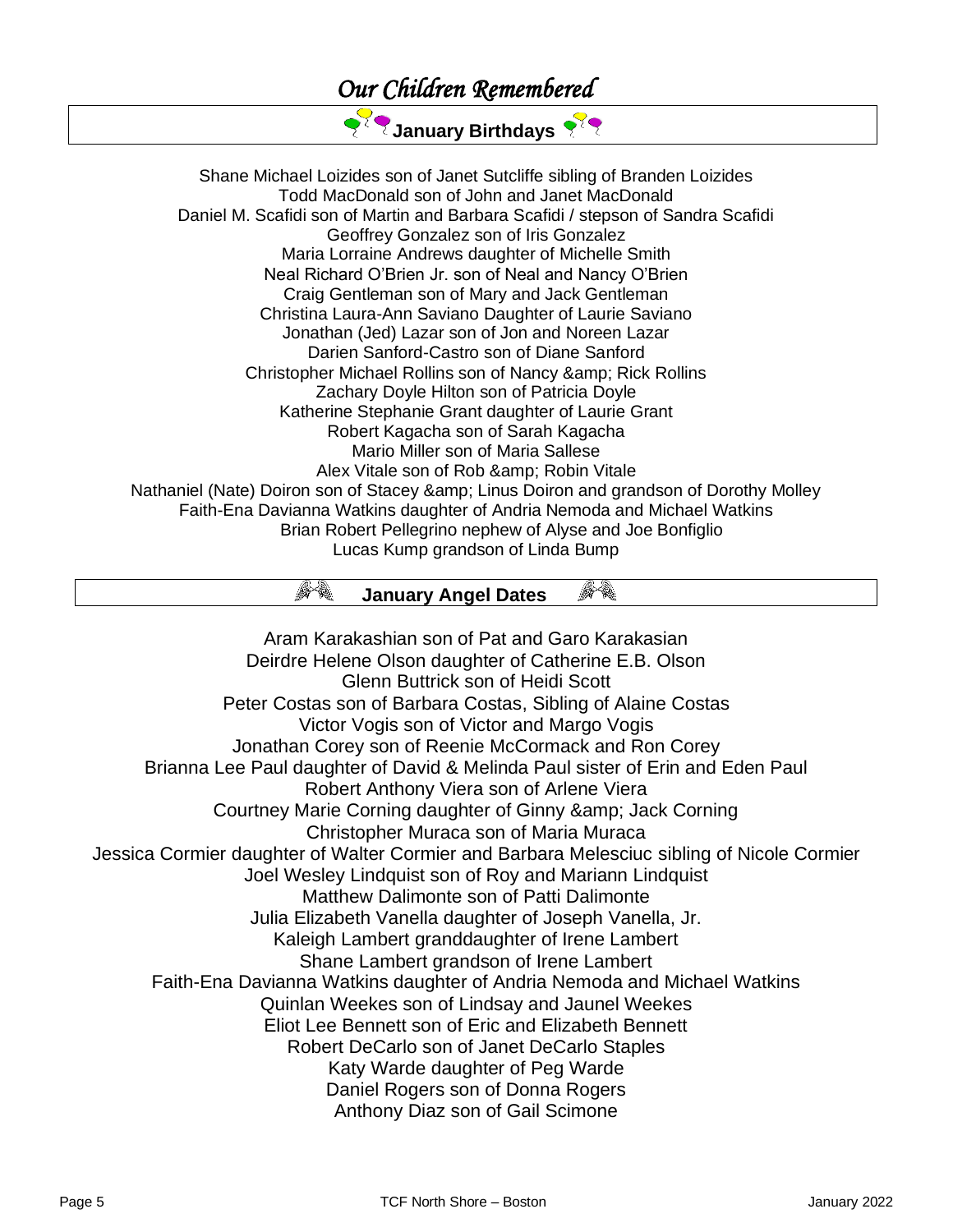As a regular feature, the newsletter is used to acknowledge the Birthdays and Anniversaries of the death of our children/siblings at the request of parents/siblings. Permission must be given for us to print your child's name. For privacy reasons we do not print dates. You only need to give permission once and we will keep it on record. Childs Name: \_\_\_\_\_\_\_\_\_\_\_\_\_\_\_\_\_\_\_\_\_\_\_\_\_\_\_\_\_ Birth Date: \_\_\_\_\_\_\_\_\_ Angel Date:\_\_\_\_\_\_\_\_\_\_ Parents: \_\_\_\_\_\_\_\_\_\_\_\_\_\_\_\_\_\_\_\_\_\_\_\_\_\_\_\_\_\_\_\_\_\_\_\_\_\_\_\_\_\_\_\_\_\_\_\_\_\_\_\_\_\_\_\_\_\_\_\_\_\_\_\_\_\_ **Send to**: David Paul 48 Castle View Dr, Gloucester, MA 01930

**Note:** If your child's information is missing or not correct please send the correct data to be posted in the next edition to: [tcfnoshorenews@gmail.com](mailto:tcfnoshorenews@gmail.com)

|                  | Our telephone friends are here to help you if you feel the need to connect<br>with someone outside of our usual meeting night. We are not<br>professionals - we are all bereaved parents seeking to find a way<br>through our grief.<br>Please be considerate in the timing of your calls to these volunteers. |              |
|------------------|----------------------------------------------------------------------------------------------------------------------------------------------------------------------------------------------------------------------------------------------------------------------------------------------------------------|--------------|
| <b>Beverly</b>   | Carmen Pope, son, 3 days, anencephaly; son, 11, boating accident                                                                                                                                                                                                                                               | 978-998-4087 |
| <b>Billerica</b> | Jeff Moore, son, 17, moped accident                                                                                                                                                                                                                                                                            | 978-663-8539 |
| Gloucester       | Melinda & David Paul, daughter, 20, sudden cardiac arrest                                                                                                                                                                                                                                                      | 978-771-6345 |
| Haverhill        | Crystal Chambers, sibling, 28, cause unknown                                                                                                                                                                                                                                                                   | 508-523-2810 |
| North Andover    | Catherine Olson, daughter, 27, pedestrian accident                                                                                                                                                                                                                                                             | 978-681-8341 |
| Salem, NH        | Regan Burke, son, 8, pneumonia/cardiac arrest                                                                                                                                                                                                                                                                  | 603-264-9391 |
| Winchester       | Reenie McCormack, son, 20, drowning                                                                                                                                                                                                                                                                            | 781-729-1878 |
| Woburn           | Nancy Whipple, son, 22 months, cancer                                                                                                                                                                                                                                                                          | 781-938-5840 |

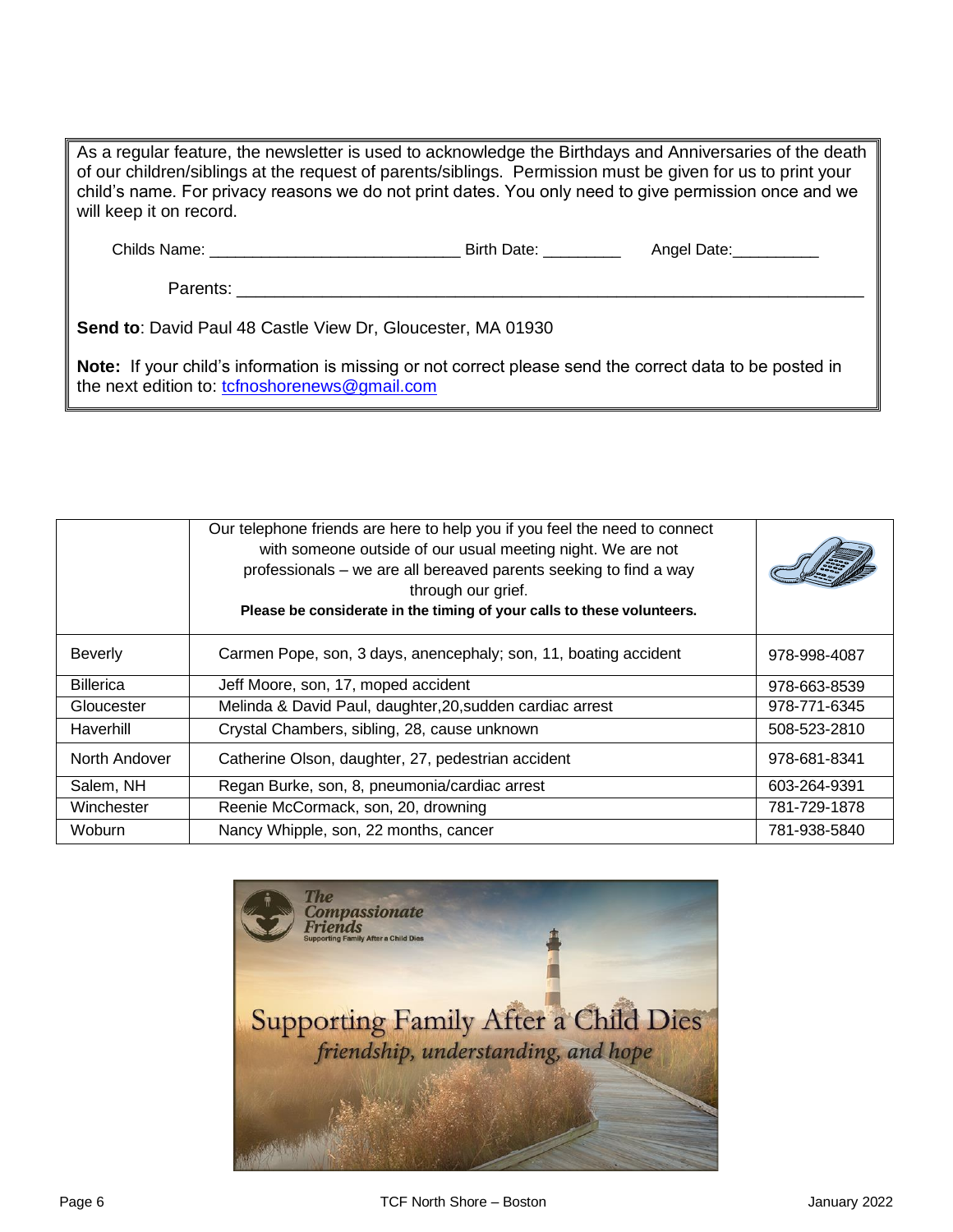



In Memory of Erik Sean Rakos *In my heart and in my mind, you are with me all the time. I love you Erik*.

MaMa

In Memory of Ethan Lamphier,

*As each year begins, we remember you and wish that you were still here with us. But that's not surprising, we do that every single day. You are so very missed beautiful boy. We treasure every memory, every laugh and smile that we had together. Thank you for choosing us to be your family* 

We love you - Mama, Ga, and Thomas

*This section is reserved for personal messages in memory of our children, grandchildren, and siblings. Donations received help to cover the operating costs of the chapter; monthly meetings, refreshments, newsletter mailing, etc. While not expected, any donations are always appreciated.*

## *Thank you to all who continue to leave donations in the box at every meeting*

Love Notes are a way to share a message in memory of your child/grandchild/sibling. Donations received with Love notes help with the cost of publication of this newsletter.

Please send your Love Notes with donation by mail to

**Bob Boulanger, 42 Chatham Rd. Billerica, MA 01821**, or give them to the leader at the monthly meetings. Please use the form below to assure notes are posted exactly as you want them. Love Notes for the next newsletter must be received by the **15th of the previous month.** 

Love Gifts for future dates may be sent at any time; month to be published: **we use** 

Love Gift from **Love Gift from** 

 $\bm{r} = \bm{r} - \bm{r}$  , where  $\bm{r} = \bm{r} - \bm{r}$  , where  $\bm{r} = \bm{r} - \bm{r}$  , where  $\bm{r} = \bm{r} - \bm{r}$  , where  $\bm{r} = \bm{r} - \bm{r}$ 

**Message: \_\_\_\_\_\_\_\_\_\_\_\_\_\_\_\_\_\_\_\_\_\_\_\_\_\_\_\_\_\_\_\_\_\_\_\_\_\_\_\_\_\_\_\_\_\_\_\_\_\_\_\_\_\_\_\_\_\_\_\_\_\_\_\_\_\_\_\_\_\_\_\_\_\_\_\_\_\_\_\_\_\_\_\_\_\_\_\_\_**